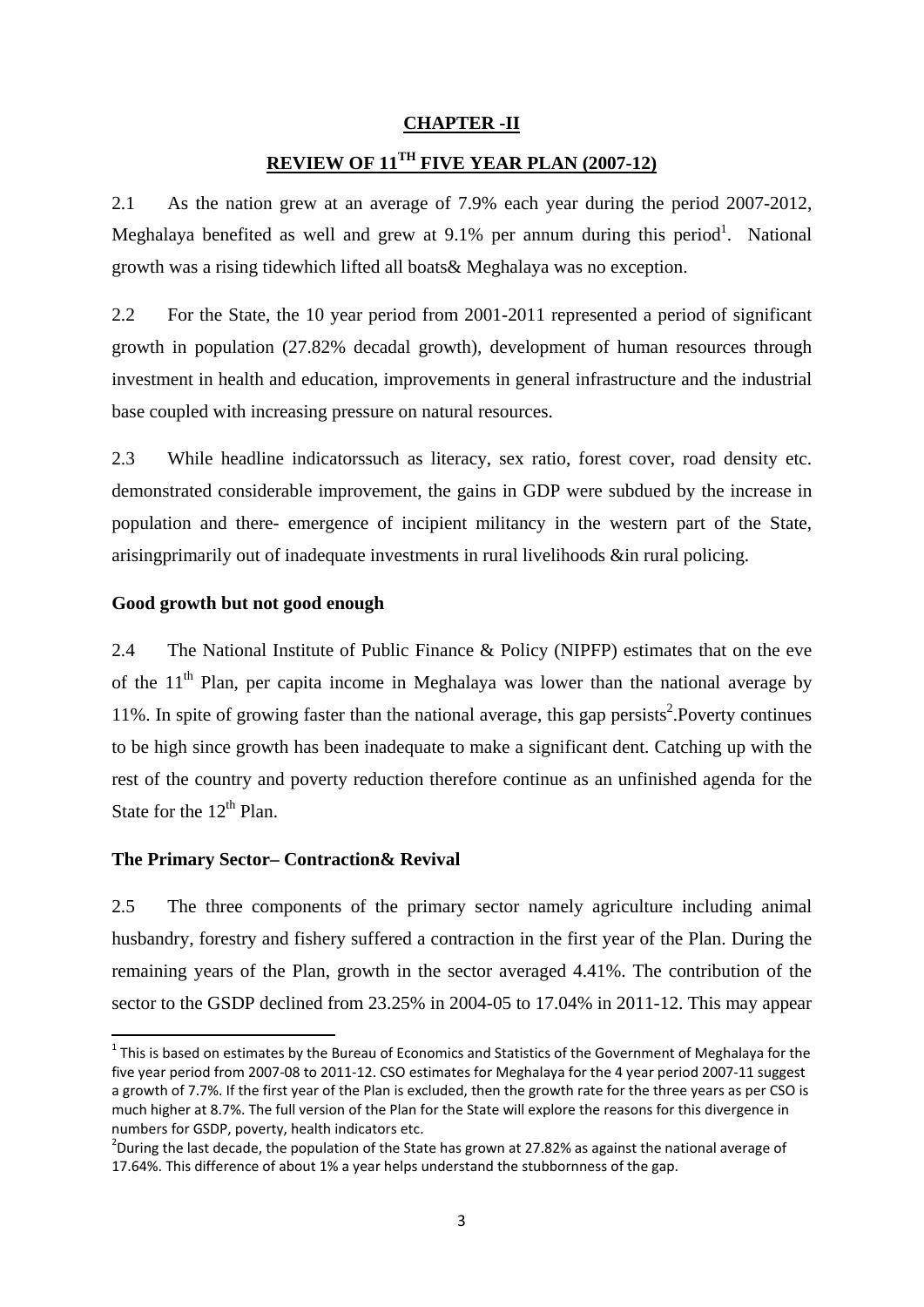to be a logical transition but has not been accompanied by movement of people to secondary and tertiary sectors. In a State where 80% of the population is rural, this is a worrying trend and needs to be squarely addressed in the  $12<sup>th</sup>$  Plan.

- 2.6 The major achievements in the primary sector during the period inter alia, include:
	- $\checkmark$  increase in cropped area and cropping intensity
	- $\checkmark$  increase in food grain production from 2.70 lakh tonnes in 2006-07 to 3.19 lakh tonnes in 2011-12
	- $\checkmark$  increase in horticultural produce from 3.97 lakh tonnes in 2006-07 to 5.22 lakh tonnes in 2011-12
	- $\checkmark$  increase in area under irrigation by over 33,900 hectares

 $\checkmark$  commercial success of low volume high value horticulture and floriculture e.g. Mawpran strawberries, anthurium, lileum, roses

- $\checkmark$  forest cover sustained at 77.29%
- $\checkmark$  eco restoration project in 45 villages in Cherrapunji area taken up
- $\checkmark$  programme activities under the Integrated Basin Development & livelihood Promotion programme initiated on the ground



# **The Secondary Sector – strong rebound & limits to further expansion**

2.7 The slowdown in industry across the country in 2007-08 had its impact in Meghalaya as well. However, 2008-09, witnessed a strong rebound (17.69%) after which growth has continued to be robust. The contribution of the industrial sector has increased from 26.14% in 2004-05 to 29.4% in 2011-12.The North East Industrial and Investment Promotion Policy (NEIIPP) has been instrumental in promoting industrialisation in the State. During the latter half of the Plan, the establishment of new units and expansion of existing units in the large and medium sector was delayed due to shortage of power. Investments by the State in power generation yielded additional power only in the terminal year with the commissioning of twounits of the MyntduLeshkaHydel Project (MLHEP). The third unitof the MLHEP is

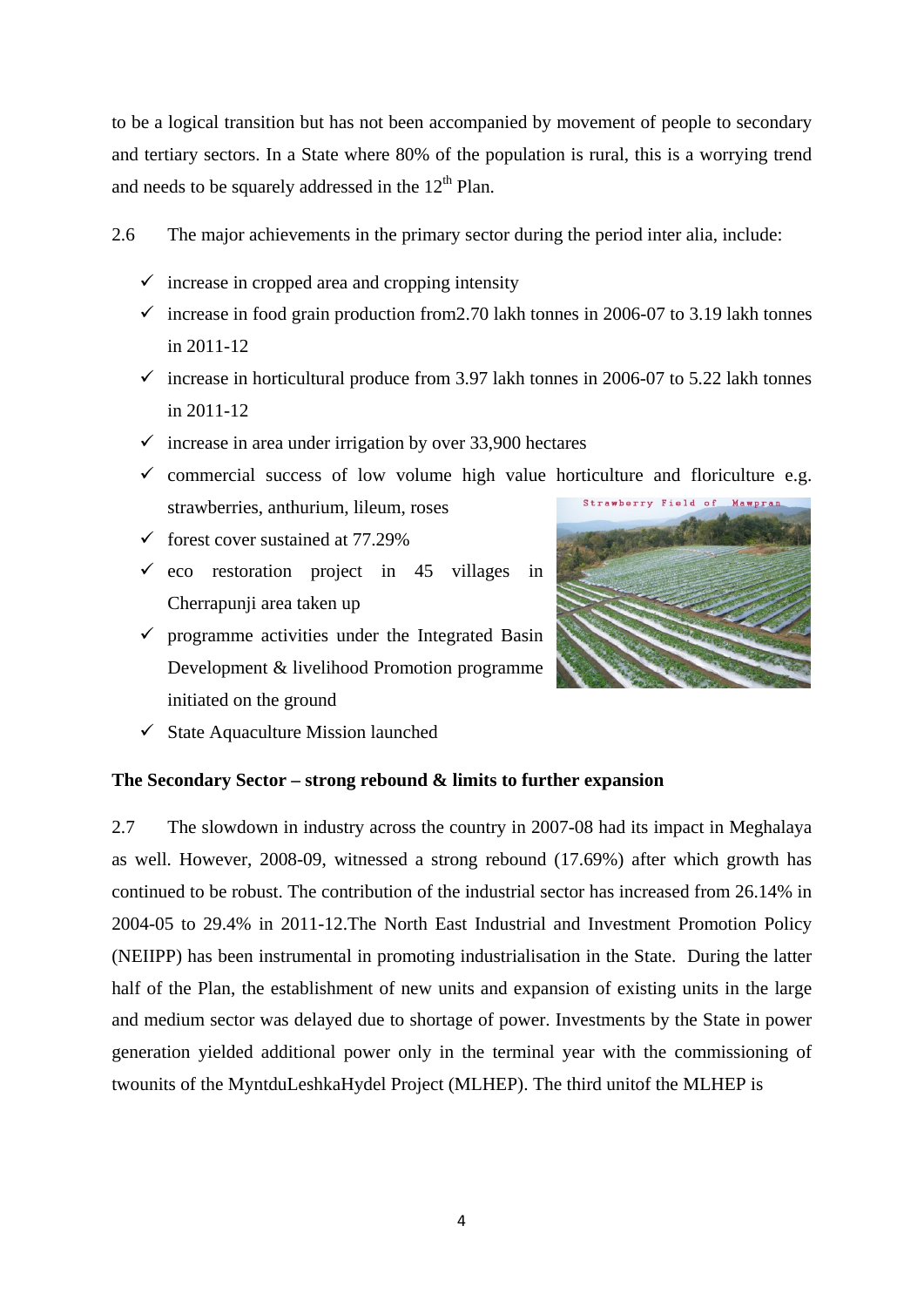likely to be commissioned by July 2012. Together these units will provide 126 MW of power. In addition, the State will be receiving its share of power from the Palatana Gas Based Project and the Bongaigaon Thermal Power Plant in 2012-13 & 2013-14 respectively. Other power projects within the State and the region are also expected to be commissioned during the  $12<sup>th</sup>$  Plan. All



this additional power along with the likely continuation *MyntduLeshka HEP*

of the NEIIPP is likely to provide a fresh impetus to manufacturing activity in the State.

2.8 The major achievements in the secondary sector inter alia, include:

- $\checkmark$  2 units of the MyntduLeshkaHEP commissioned & synchronised
- $\checkmark$  major renovation &upgradation of Umiam Stage II HEP
- $\checkmark$  addition of 364 Ckm of transmission lines, an increase of almost 50%
- $\checkmark$  sub Station capacity doubled during the Plan
- $\checkmark$  two Border Haats with Bangladesh operationalized
- $\checkmark$  new industrial units in large and SME sector

#### **The Tertiary Sector – Strong & steady growth**



2.9 In the first year of the Plan the tertiary sector in the State experienced a sharp deceleration in growth to 4.21%. The next year saw a smart recovery at 13.72%. In the last four years of the Plan, the tertiary sector grew at 10.61% annually. The

contribution of this sector to the GSDP has increased marginally from 50.61% in 2004-05 to 53.55% in 2011-12. This sector is expected to report faster growth as recent investments in roads (Central & State Plan), railways (Central Plan) and tourism (private sector & State Plan) begin to deliver results.

2.10 The major achievements in the tertiary sector during the Plan period inter alia, include:

- $\checkmark$  657 kms of new roads
- $\checkmark$  improvement & widening of 651 kms
- $\checkmark$  3618 m of timber bridges replaced by RCC bridges
- $\checkmark$  4 laning of Guwahati Shillong road under way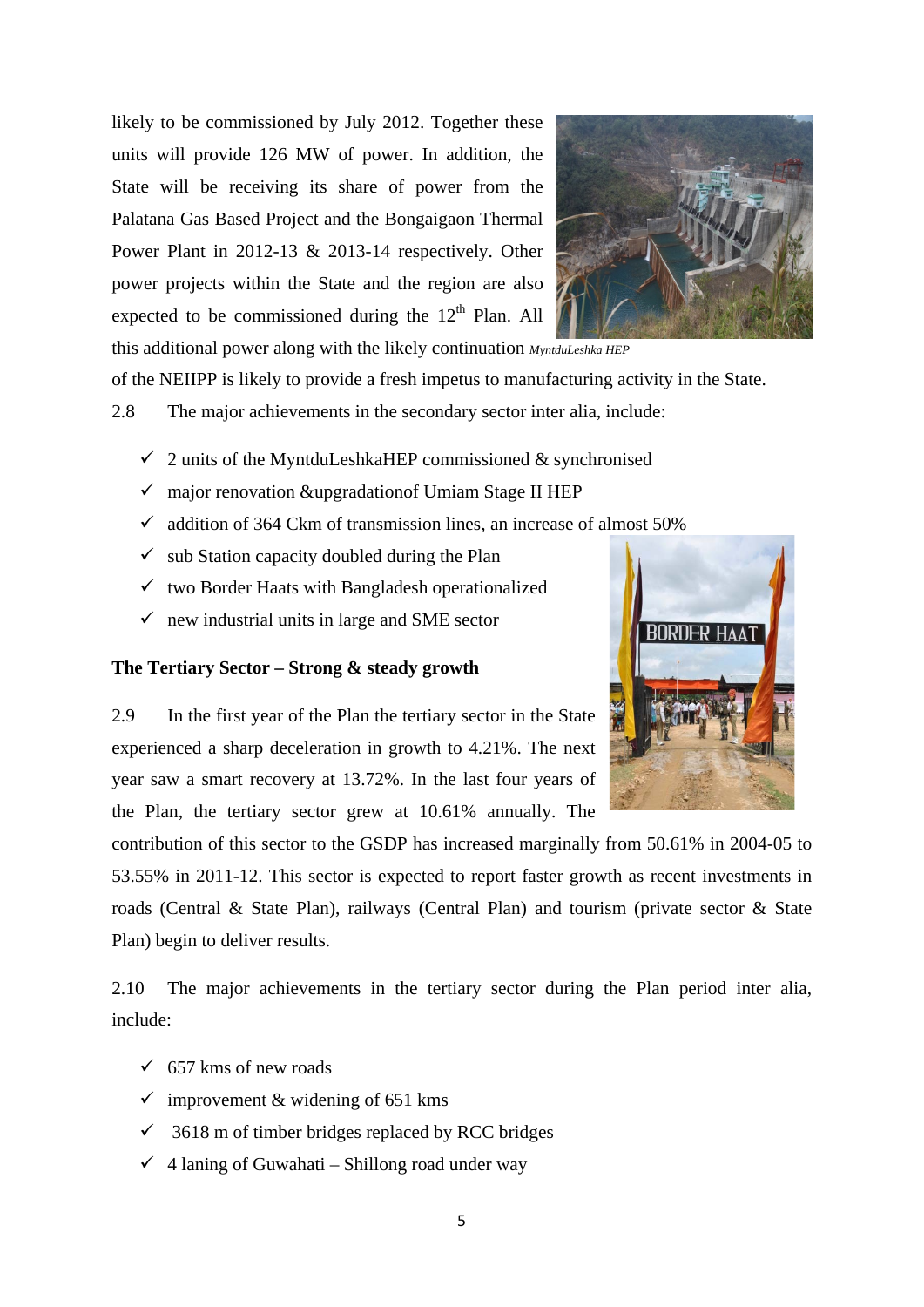- $\checkmark$  Shillong byepass under construction
- $\checkmark$ double laning of Shillong - Nongstoin - Tura road underway
- $\checkmark$ 1st railway line in State under construction, completion later this year
- $\checkmark$ state of art Public Transport Service launched in Shillong & other major towns



*Public Transport on the eve of the 11<sup>th</sup> Plan* 

*Public Transport now* 

- $\checkmark$  new destinations and circuits developed for tourism
- $\checkmark$  400 additional hotel beds added by private sector
- $\checkmark$  first five star hotel in the State, in the private sector, under construction
- $\checkmark$ bed and breakfast / home stay support schemes launched



*Public and private investment in tourism infrastructure increasedsignificantly* 

# Social Sector & Quality of life-large investments, formidable challenges

2.11 the State Plan. Predominantly the spending was on education and health. This amount was supplemented through investments under the Central Plan and the Centrally Sponsored Schemes such as SSA, RMSA and NRHM which are released directly through designated Societies. The State spent Rs. 2353 Cr. on the social sector during the Plan. This was 2

2.12 villages are covered and only 3% habitations in the State are without schools now. Gross Enrolment Ratio has increased and drop out numbers have reduced. Quality remains an area where further investment is needed. This includes various aspects such as teacher's training, new pedagogy, improvements in classroom transactions etc. In the area of elementary education, the State scores high on access. All census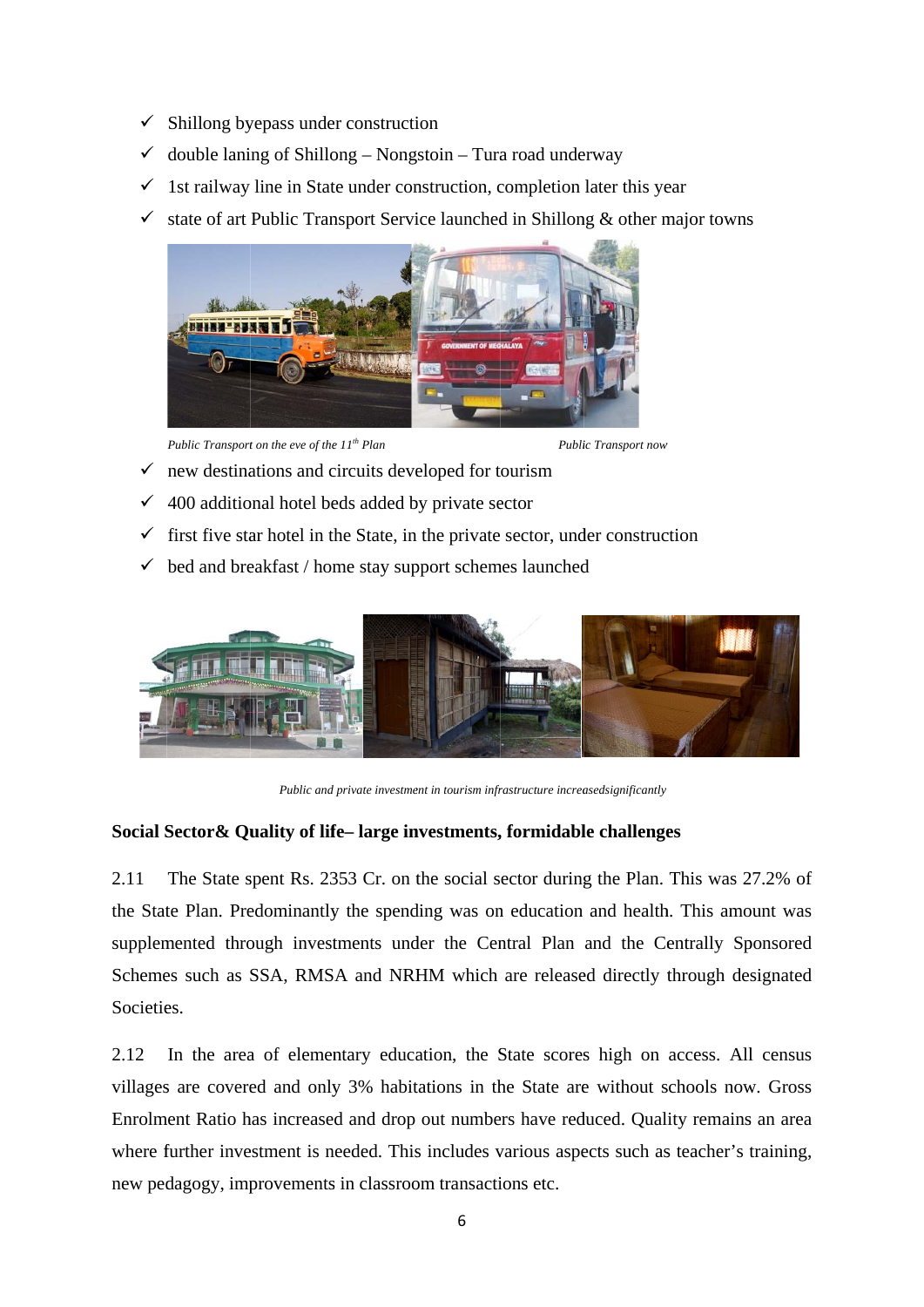2.13 In secondary education, Government of India support through the RMSA is currently available only for Government secondary schools. Meghalaya has a limited numberof such schools. Most secondary schools in the State are Government aided and these are ineligible for coverage under RMSA. These schools require urgent investment in infrastructure, teachers' training, laboratories for science and math etc. The State is exploring alternative sources for funding such schools.

2.14 Public expenditure in the health sector has focussed on infrastructure, manpower and quality of care. Reduction of IMR and MMR was the major thrust area for the Plan. The continuing inadequacy of health infrastructure and significant shortages of doctors,



specialists& para medics coupled with a difficult terrain has adversely impactedthe achievement of targets for IMR. There are no recent estimates of MMR for the State. Data from the State's Health Management Information System (HMIS) suggests a sharp decline. This is corroborated by a 100% maternal death audit introduced in 2011.

*New ICU at Ganesh Das Hospital* 

- 2.15 The major achievements in the social sector during the Plan period inter alia, include:
	- $\checkmark$  schools in 97% habitations
	- GER at Primary up from  $94.46\%$  in 2007-08 to 96.98% in 2009-10
	- GER at Upper Primary up from  $62.62\%$  in 2007-08 to 80.91% in 2009-10
	- $\checkmark$  drop out at Elementary down from 14.73% in 2007-08 to 9.05% in 2009-10, in Secondary down to 11.25% from 35.02%
	- $\checkmark$  8 new Kasturba Gandhi BalikaVidyalayas (KGBVs) set up
	- $\checkmark$  major thrust on teachers' training in collaboration with IGNOU
	- $\checkmark$  ISO 9001:2000 certification for all three Polytechnics
	- $\checkmark$  National Institute of Technology (NIT) Meghalaya set up
	- $\checkmark$  legislation for State Technical University in PPP mode enacted
	- $\checkmark$  2 new hospitals, 2 CHCs, 4 PHCs set up
	- $\checkmark$  major expansion of hospitals at Shillong
	- $\checkmark$  108 Emergency Ambulance service introduced
	- $\checkmark$  maternal death review launched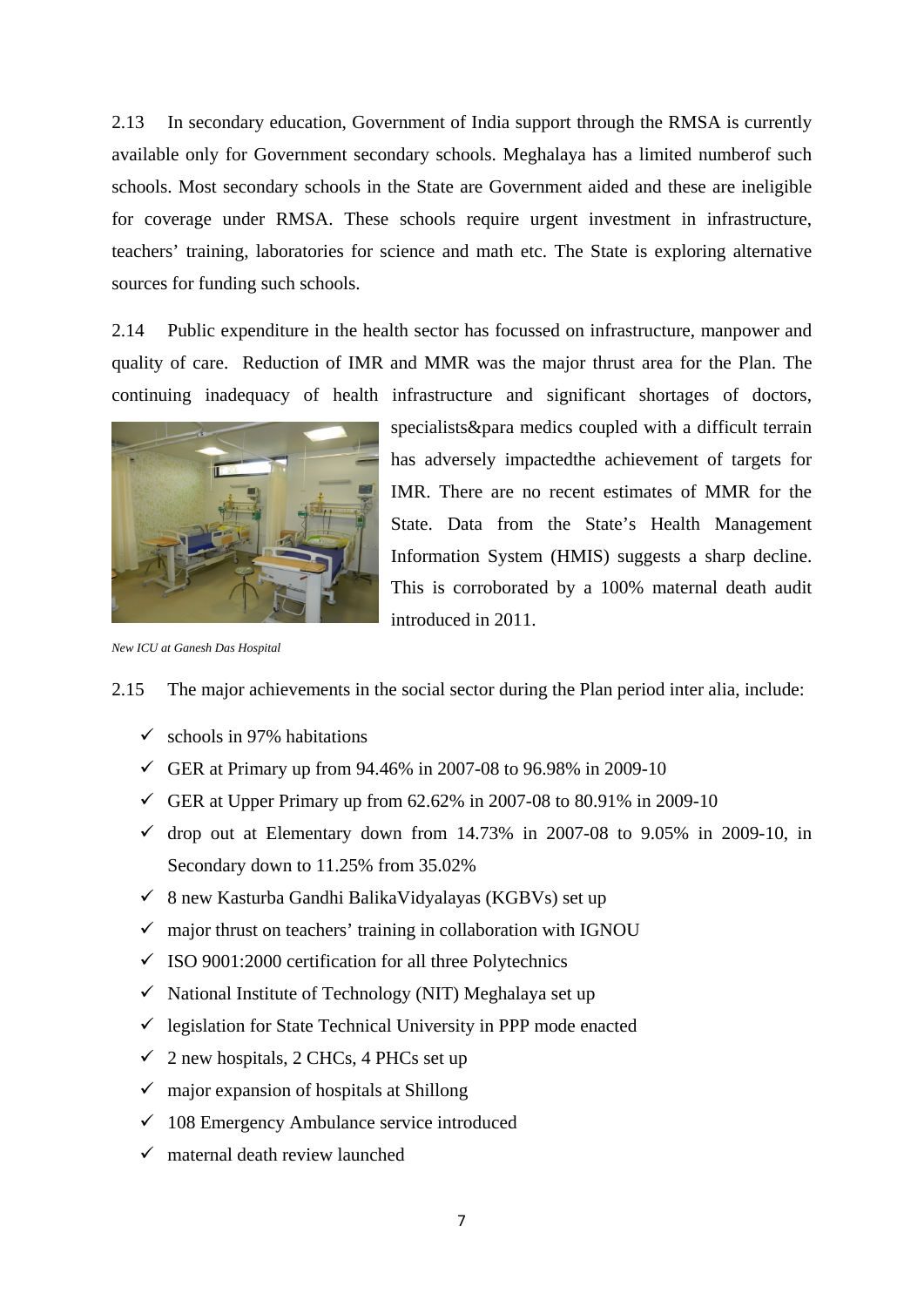- $\checkmark$  PPP project for Medical College & Hospital at Shillong at bidding stage
- $\checkmark$  Integrated Child Protection Scheme operationalized in all districts
- $\checkmark$  Shelter Home for victims of domestic violence set up, 2 additional training centres or self employment for women in need of care & protection operationalized
- $\checkmark$  State ranked 1<sup>st</sup> in Total Sanitation Campaign (TSC) in North East 365 villages receive Nirmal Gram Puraskar in 2010-11 alone

#### **State of Infrastructure – huge deficit but the promise of real change, soon**

2.16 Meghalaya has a legacy of a huge deficit in infrastructure. It is land locked with aoperational airport at Shillong suitable only for small aircraft. It has no rail connectivity and a road density which is much lower than the national average. With over half the villages reporting a population of less than 200 and difficult topography, road connectivity for all villages is expensive and often unviable. PMGSY norms for the North East are lower than national norms but need to be further reviewed for the State. Nevertheless, the  $11<sup>th</sup>$  Plan brought in a series of very welcome initiatives for addressing the challenge. This has involved resources from the Central Plan as well as the State Plan. Some of these projects have been completed while others will be completed during the  $12<sup>th</sup>$  Plan as spill over projects. The exception is the telecom sector where clear sight of strategies and outcomes over the next Plan is still lacking.

# 2.17 The major achievements during the Plan period inter alia, included:

- $\checkmark$  expansion of Shillong Airportinitiated –work currently underway
- $\checkmark$  1<sup>st</sup> railway line to be commissioned in 2012-13 followed by 2 others
- $\checkmark$  major investments in widening of National Highways, Byepasses, new State highways, replacement of Semi Permanent Timber Bridges



*Two of the many Semi Permanent Timber Bridges (SPT) in the State. These are vulnerable to flash floods & require regular repair and decking replacement. Many of these have been replaced by RCC bridges in the 11th Plan, many more remain*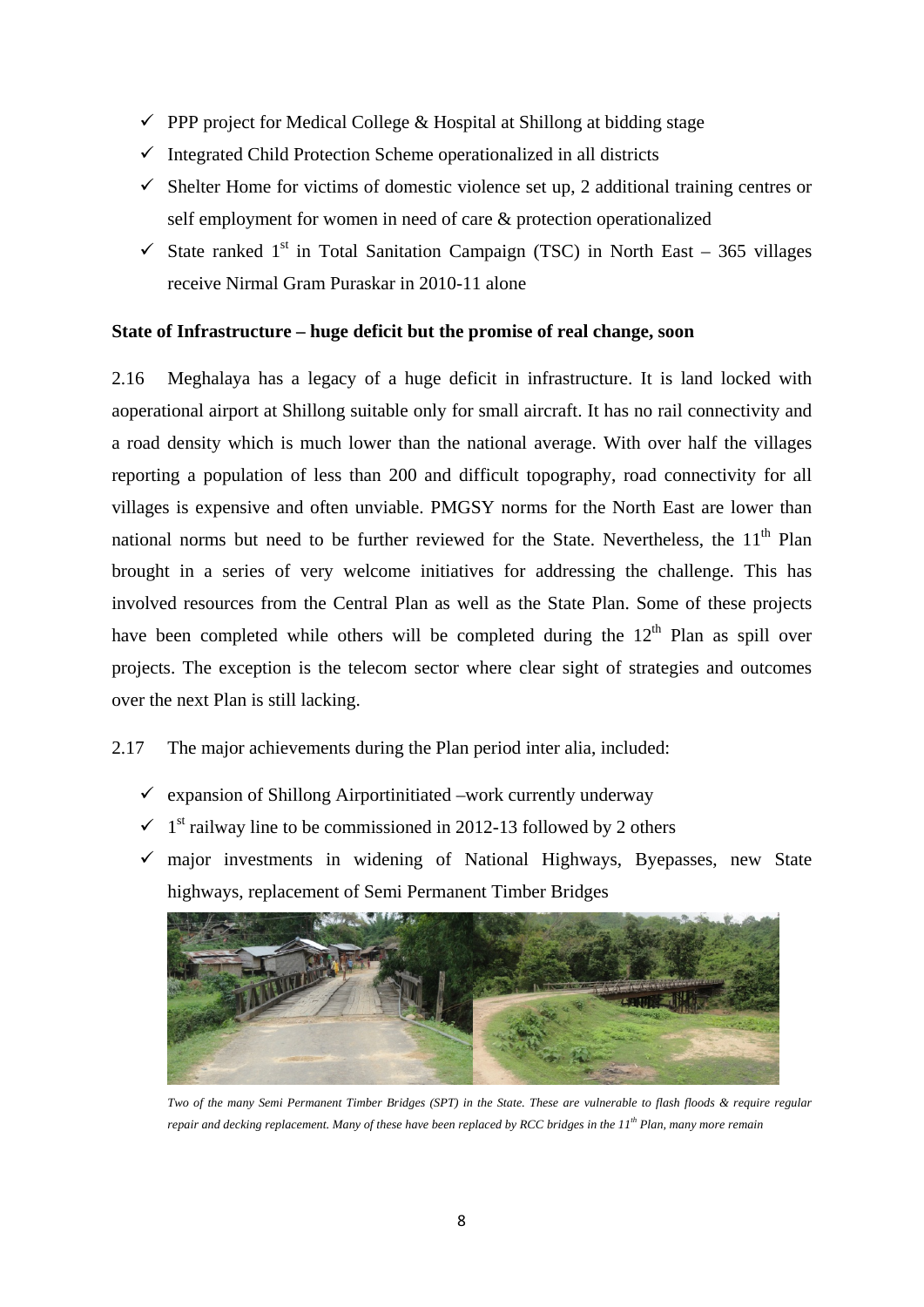- $\checkmark$  Inland Waterways Techno Economic Feasibility Studies and DPRs of 3 waterways commissioned
- $\checkmark$  State Wide Area Network and State Data Centre commissioned
- $\checkmark$  major investments in power generation & transmission along with off grid power



- 231 Ropeways, Suspension Bridges and *RCC footbridge built to connect a border village* Footbridges along with 148 link roads provided for connecting unconnected villages on Indo Bangladesh border
- $\checkmark$  major district roads and State Highways taken up for renewal & strengthening in phases through SPA
- $\checkmark$  Multi Facility Centres in key rural markets and larger villages for converged delivery of citizen centric services under construction

# **Environment – water, climate & forests**

2.18 Increased economic activity, particularly mining activities, mineral based industries along with an increasing population have led to greater stress on the environment. Judicious use of water and preservation of forests are vital to the long term sustenance of the people of the State. The effects of long term climate change are also being felt on water, soil and bio diversity. It is important to have plans in place to prepare people and Government to deal with these changes. Efforts of the State during the Plan in the domain of environment have therefore focussed primarily on three themes – water, land and biotic resources. All three themes require sustained engagement and will continue to be thrust areas in the  $12<sup>th</sup>$  Plan. The development strategy of the State for the  $12<sup>th</sup>$  Plan also hinges around these elements.

2.19 The major achievements during the Plan period inter alia, included:

- $\checkmark$  1<sup>st</sup> State to draft a State Level Climate Change Adaptation Plan
- $\checkmark$  forest cover sustained (FSI 2009)
- $\checkmark$  Integrated Water Resource Development Agency, State & District Water Resource Councils set up to ensure appropriate water use& implementing Integrated Water Resource Management (IWRM)
- $\checkmark$  State Bio Diversity Board set up
- $\checkmark$  feasibility study of Coal to Liquid Project commissioned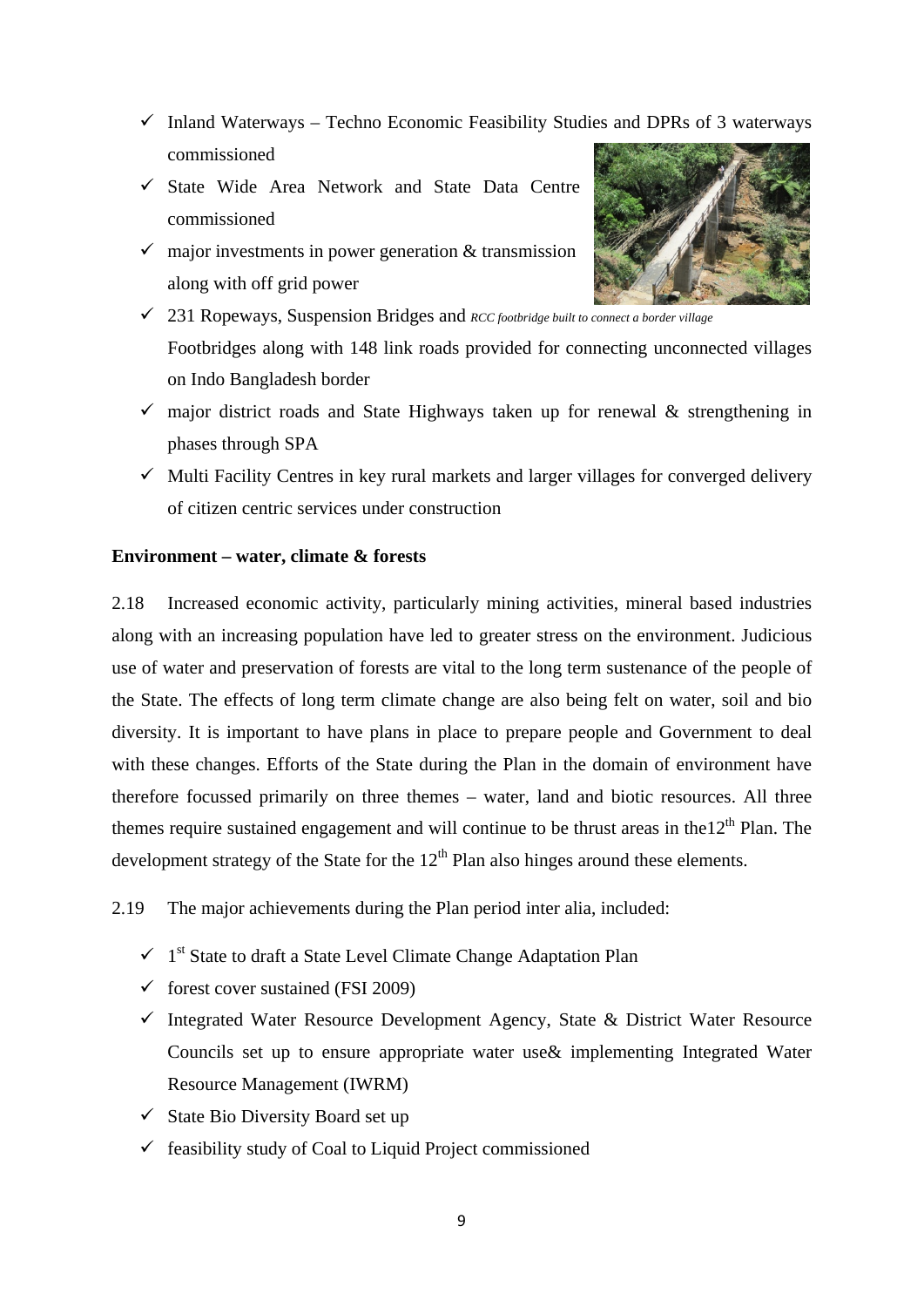#### **Knowledge Management – science and tradition**

2.20 The development strategy envisaged by the State is predicated extensively on science & technology applications as well as a reliance on traditional knowledge particularly in respect of forests, water and soil conservation. This knowledge needs to be collated, analysed, documented and disseminated. Recent technological advancements particularly relating to 3 D modelling of landscapes & water retention structures offer immense possibilities for micro level planning.

2.21 During the Plan period, the achievements inter alia, were:

- $\checkmark$  development of thematic layers based on GIS & Satellite data
- $\checkmark$  collaboration with National Mission on Geo Spatial Applications for 3 D modelling for IBDLP, water retention structures and State Water Mission
- $\checkmark$  engagements initiated with practitioners of traditional medicine
- $\checkmark$  Knowledge Hubs set up at district level for decentralised knowledge solutions
- $\checkmark$  3 Institutes established for technical capacity on knowledge management Meghalaya institute of Governance, Meghalaya Institute of Entrepreneurship & Meghalaya Institute of Natural Resources

#### **Inclusive Growth – making growth matter to people**

2.22 Ensuring inclusive growth was one of the key objectives of the Plan. For the State this meant improving its interface with civil society to facilitate a richer dialogue and a better understanding of hopes, aspirations and anxieties. Alongside, interventions in social issues of long standing were taken up. These issues have usually been taken for granted and suffered benign neglect, often due to the perception that the State's resources should be better utilised elsewhere.

2.23 Some of the noteworthy interventions during the Plan period were:

- $\checkmark$  active engagement with Civil Society including pre budget and  $12<sup>th</sup>$  Plan consultation workshops, fostering the formation of the Meghalaya Water Foundation
- $\checkmark$  concerted action on Child Labour through number of line departments, Tata Institute of Social Sciences commissioned for extensive ground survey, large number of Inspectors notified under the CLPR Act including school teachers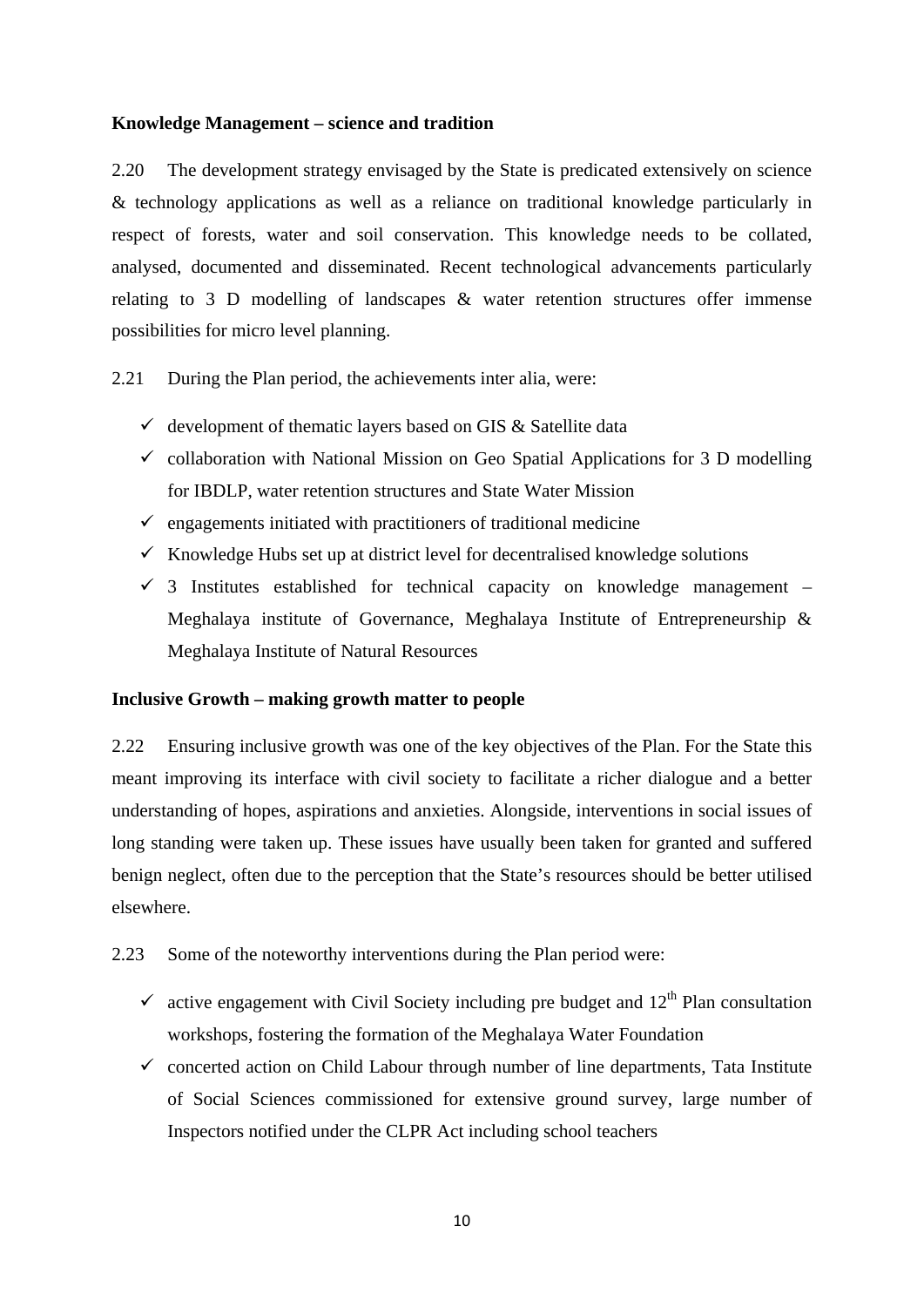- $\checkmark$  financial inclusion scheme launched for women's empowerment, livelihoods &extension of banking channels
- $\checkmark$  Meghalaya State Employment Promotion Council constituted, skill training & placement programmes taken up with prominent retail chains
- $\checkmark$  Meghalaya Institute of Music set up for supporting local talent
- $\checkmark$  State Plan scheme launched for preservation and propagation of traditional tribal art  $\&$ culture
- $\checkmark$  major investments in upgrading sports infrastructure at district and sub district levels

# **Implementation Capacity – getting better**

2.24 Inadequate capacity to absorb funds and implement projects and programmes has been felt for long. Addressing this emerged as a core priority during the Plan period. This has involved extensive training of officers and staff, administrative restructuring, new institutional structures for facilitating convergence & orchestrating simultaneous delivery of citizen centric services across departments and a complete overhaul of systems and procedures governing appraisal and sanction.

2.25 Results of the efforts are already emerging. Meghalaya has clearly shifted to a higher trajectory in terms of utilisation of funds as indicated in the graph below and in terms of growth in the economy.



(All in Rs. Crore)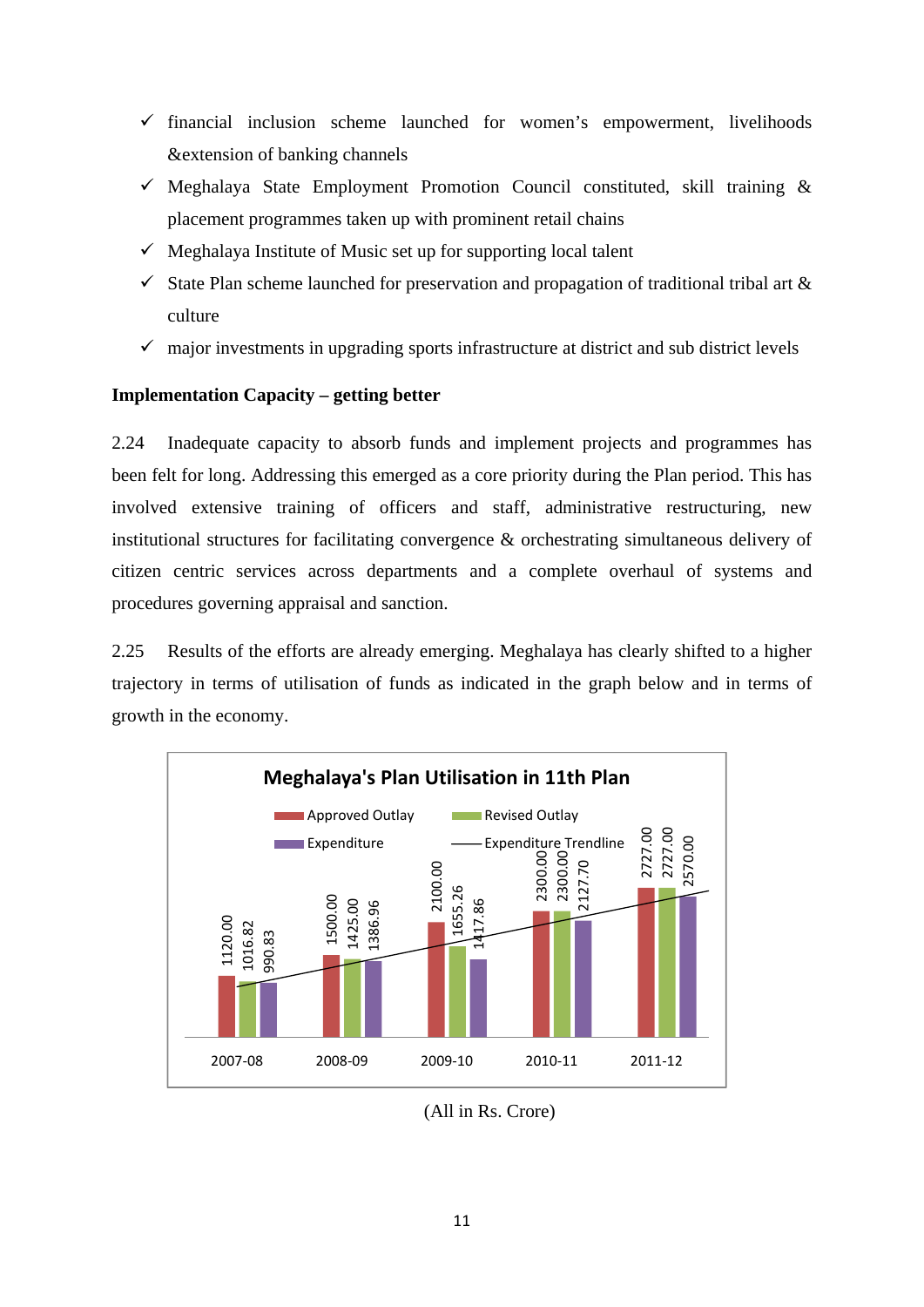2.26 Capacities for implementation have been significantly augmented but these improvements need to be sustained through more training and innovation.

# **Unfinished agenda and emerging challenges**

2.27 Meghalaya's growth during the  $11<sup>th</sup>$  Plan was faster but more must be done to ensure that the results of this growth improve the lives of people, in terms of incomes and livelihoods, a better quality of life and more opportunities. This remains an abiding theme for the next Plan. Even though the State is predominantly tribal and matrilineal, the challenge of inclusion, in many ways reflects the situation elsewhere in the country.

2.28 Economic opportunities for women are limited since the presence of formal banking structures is thin. Increasing financial inclusion will be a strong priority not just for women but also for supporting various livelihoods. This would also involve augmenting the presence of bank branches in the State.

2.29 Inadequate connectivity to villages increases drudgery and reduces access to markets. Investments in roads, especially all-weather rural roads will continue. Convergence with NREGA, use of PMGSY funds, funds from other schemes such as BADP, Art 275 etc. along with allocations under the State Plan will therefore continue with increased vigour.

2.30 Health indicators suggest that the goal of bringing down infant and maternal mortality to acceptable levels requires continuing efforts. Filling up of vacancies, better patient tracking mechanisms etc. shall be prioritised. In education, improvements in quality of education and improving access to secondary and higher education are areas where efforts must be redoubled.

2.31 Population growth has led to an increase in the number of youth. They need to be engaged productively through a well thought out strategy and action plan. The State has already taken up 2012-13 as the year of the youth. Creative solutions for the youth backed by an appropriate investment strategy will continue to be a focus area.

2.32 Urban centres usually provide more opportunities. However, in the case of Meghalaya, the growth in urban population has not reflected national trends. As against 19.92% of the population in 2001, urban areas in 2011 accounted for 20.42% of the population, a marginal increase of about 0.5%. This ought to be juxtaposed against the changes in the sectoral composition of the GSDP given in Table I below.

12